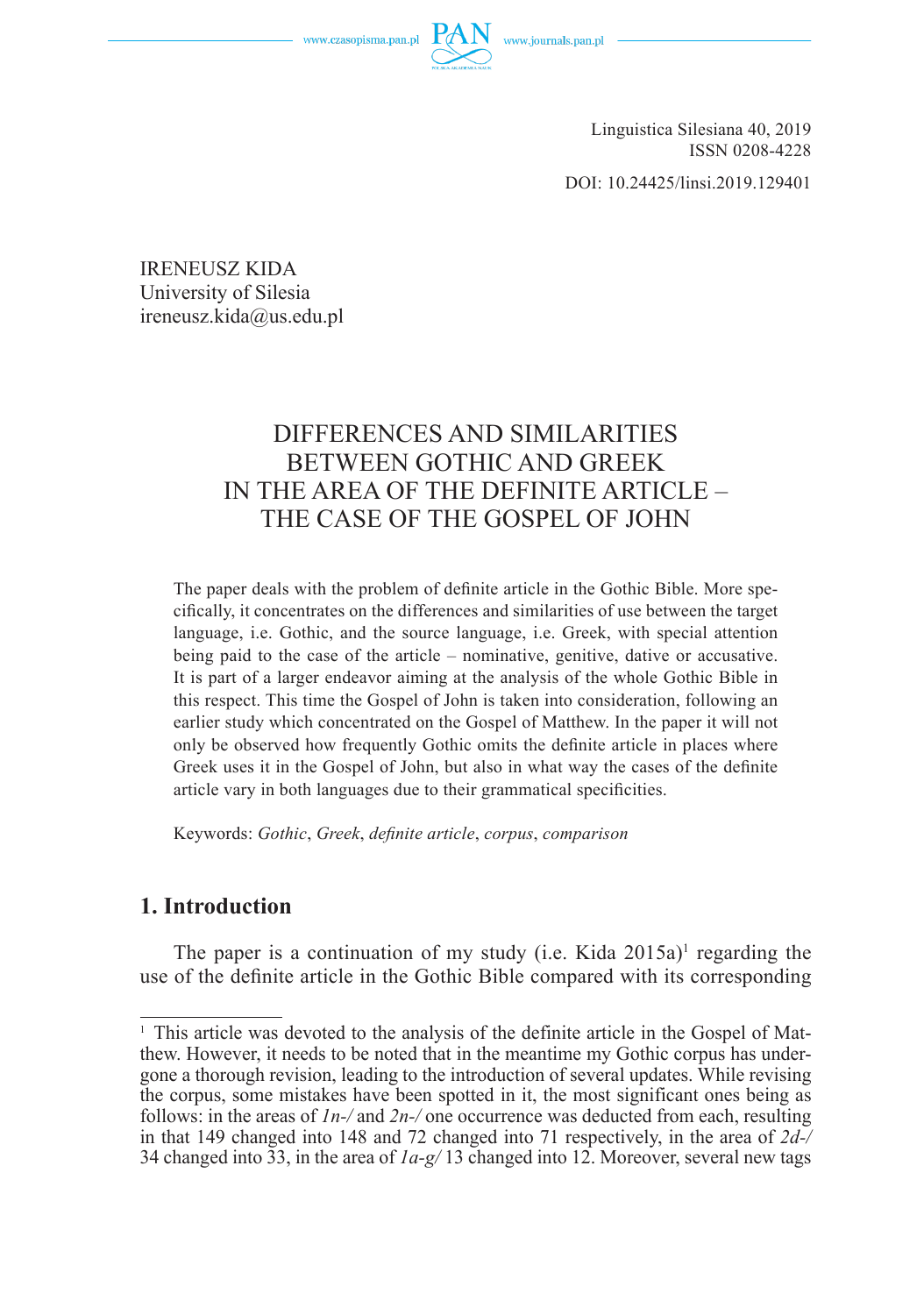

Greek source text on which the Gothic translation is based. My project is also a complementary study to that of Kovari (1984), who compares all the instances of the Gothic definite article against those in the parallel Greek source text according to different kinds of collocations, like for example: article used together with a noun, article used with a personal name, article used within a prepositional phrase, etc.; by the way, he provides an interesting hypothesis concerning the origin of the Gothic definite article, associating it with the weak adjectives and their progressive loss of the capability of assigning definiteness. My study also aims at comparing all the instances of the occurrence of the definite article in Gothic compared with its Greek counterparts but it goes along a different path of analysis, though it is also concerned with frequencies. It is complementary to the above mentioned one in the sense that it does not concentrate on the collocations but it takes into account the different forms of the definite article in both languages, namely whether it is in the nominative. genitive, dative or accusative case. Moreover, my research also aims at creating a corpus allowing for an automatized analysis of the problem in question. The current work has been preceded by research in the Gothic and Greek language leading to a number of related articles which have served as a background for the future work, the most relevant ones being Kida (2009, 2014a, 2014b, 2015a, 2015b).

### **2. Some background information**

Since much of the background information concerning Gothic and Greek has appeared in my previous studies, here I will limit myself to providing only what is considered most relevant to the current study.

The type of Gothic present in the Gothic Bible is normally said to be a literal translation of Greek. This is confirmed for example by Falluomini  $(2013: 330)$ who says that the Gothic version is a word-by-word translation of the Greek source text. Also Bean (1983) says that the Gothic Bible tends to be a rather literal translation of the Greek Bible. Moreover, Axel (2007: 33) observes that Wulfila's translation of the Bible is a very close rendering of the Greek text. Although the authors unanimously agree as to Gothic being a rather faithful translation of Greek, they are aware of the fact that there are a number of places where the two languages diverge from each other. Such divergences are definitely very helpful in identifying the native character of the Gothic language. Bean (1983: 51) provides a list of discrepancies, as noted by McKnight (1897), in the translation from

have been introduced, resulting in additional occurrences, namely: in the area of *2g-a/*  there are 7 of them, in the area of *2d-g/* there are 20 of them, in the area of *2d-a/* there are 14 of them, in the area of *2a-g*/ there are 8 of them, and finally in the area of *2a-d/* there are 2 additional occurrences. As can be expected, the changes will slightly influence the results, which will be taken into account in my future research.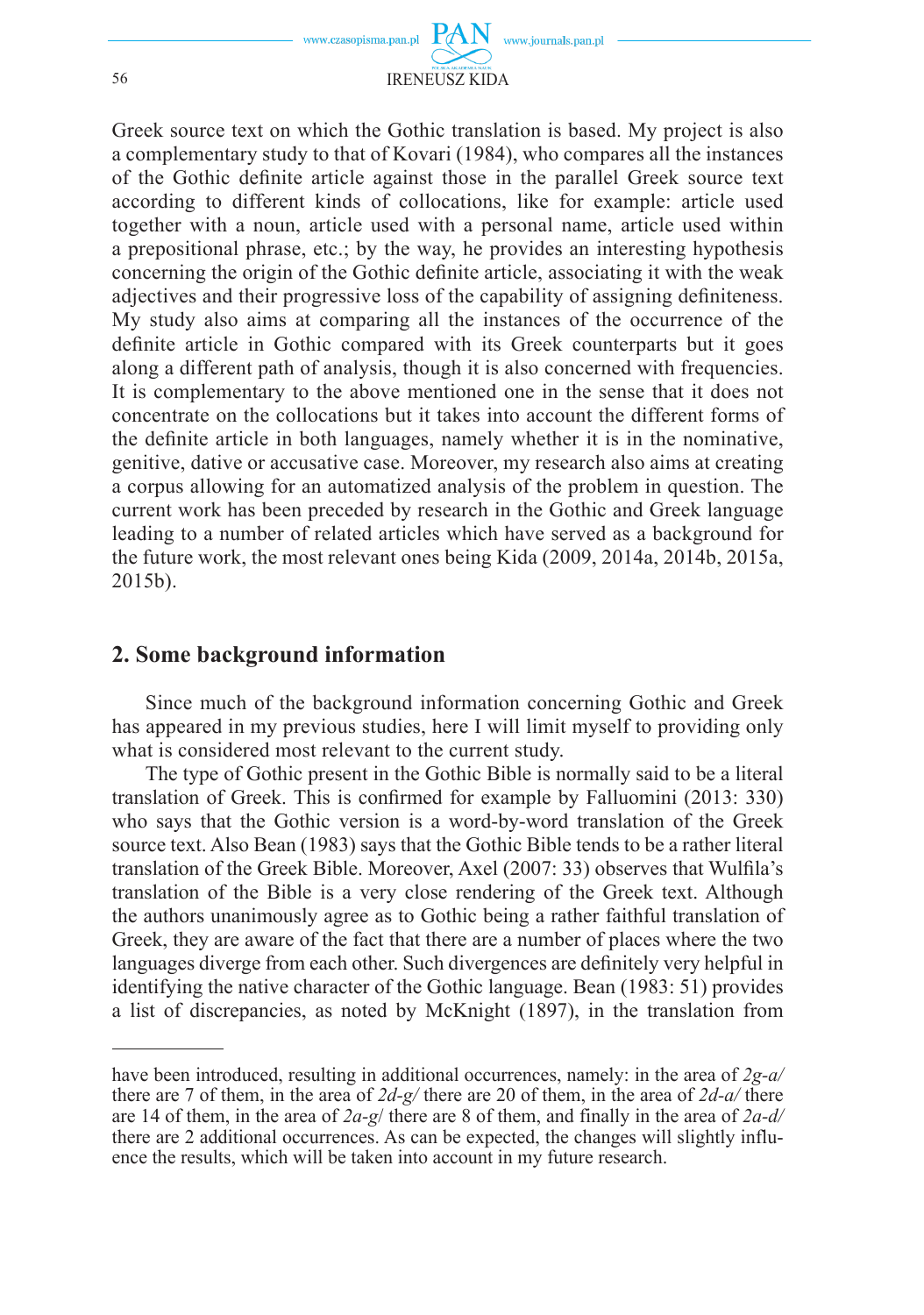Greek into Gothic by Wulfila: (a) Greek postpositive particles may be placed in initial position in Gothic, (b) object pronouns tend to follow the verb in Gothic, (c) the possessive pronoun follows its noun, (d) the demonstrative precedes its noun, as does the nominal genitive, (e) the past participle precedes the finite verb, (f) predicate nouns precede the copula, and (g) the verb occurs in clausefinal position. Bean also enumerates the differences between the Greek original and the Gothic translation, as given by Fourquet (1938), namely (a) the negative immediately precedes the verb, (b) and a copula is frequently added with the order being N/Adj-Copula, (c) in other instances a verb is added in post-posed position, (d) Gothic tends to avoid low-content verbs in initial position by employing either an adverb or the intensifier  $-\mu h$ ; the ability of the particles to appear initially and that of nouns to occur in final position suggests that initial position was not the position of emphasis in Gothic, but that final position had this function,  $(e)$  Gothic definitely prefers the OV word order with the exception of the placement of the pronoun object after the verb in some circumstances. To these can be added some of the features of Gothic provided by Axel (2007; after Eythórsson 1995), such as (a) verb fronting systematically occurred in Gothic imperative clauses, (b) the (S)OV-pattern seems to be the native base order, (c) in imperatives and in negated clauses the Gothic verb usually precedes its complements, (d) often Gothic uses a combination of a verb and a (non-pronominal) complement in place of Greek intransitive verbs, (e) in *wh*-interrogatives there is a tendency for the finite verb to be placed directly after the *wh-*phrase at the left periphery. Moreover, Falluomini (2013: 330), says that "In cases where there are not any textual variants in the Greek tradition, the word order of the Gothic translation follows closely the order of the Greek text. Therefore, it can be supposed that the deviations of the Gothic text – when they are not traceable to Gothic syntactical particularities – depend upon the Greek Vorlage. Doubts can arise concerning the position of the demonstrative, personal, and possessive pronouns." To the above ones I can add some more observations resulting from my research:

- 1. Gothic often uses dependent clauses where Greek uses absolute structures.
- 2. When Gothic imitates Greek absolute structures, it employs the dative case (dative absolute structures), whereas Greek employs the genitive case (genitive absolute structures).
- 3. Gothic article often uses a different case than Greek.
- 4. Gothic uses the present tense in places where Greek uses a future tense.
- 5. Gothic often uses a reflexive verb in places where Greek uses an ordinary verb.
- 6. Gothic often omits definite articles in places where Greek uses them.
- 7. On the whole, Gothic employs more analytical structures than Greek.

In the sections to follow, I will concentrate on point 3 and 6 of the above list, namely on the case of the definite article and on the omission of the definite article by Gothic. As to the latter, Kovari (1984) demonstrates that for example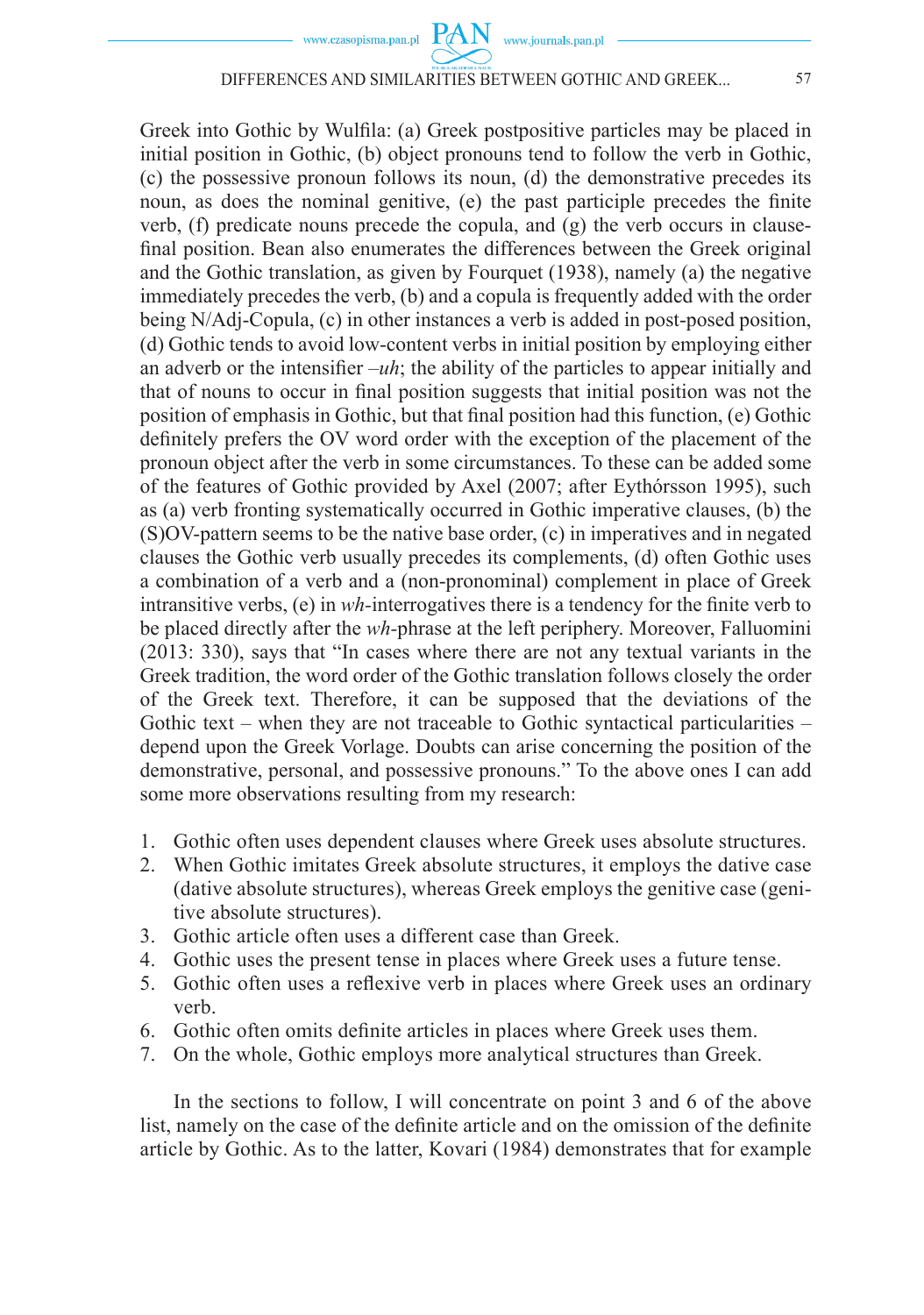

in the area of the noun up to around 70%, 80% or even 90% of the time Gothic does not use the definite article where Greek does. My own research also confirms that Gothic and Greek significantly diverge from each other especially in the use of the definite article but here additionally attention will be paid to the kind of case experienced by the article. However, before I present the numerical data, I will say a few words about the methodology I employed in the analysis. Whereas in Kida (2015a) the whole of the Gospel of Matthew was analyzed, the current study focuses on the Gospel of John.

### **3. A corpus-based methodology**

The Gothic Bible is available at the free official website of the Wulfila Project<sup>2</sup>. The Gothic version represents the Codex Argenteus, also known as the Silver Bible, whereas the Greek one represents the Alexandrian text type; actually it is the Streitberg's (1919) modified Greek version. On the basis of my research I can say that although the Greek version used by the Wulfila Project is only partially useful for the comparison with Gothic, it is safe as regards the employment of the definite article, as this version differs only insignificantly from other Greek texts in this respect. However, as regards other points of comparison, it is advisable to take into account also other versions, representing other Greek text-types apart from the Alexandrian one, because it is not exactly known from which Greek manuscript/s Gothic was translated; it can easily be noticed that the Gothic translation on one occasion follows the Byzantine text-type, on another the Alexandrian one, on yet another the Western one, and on other occasions it may also be following some other text-types. Therefore, using a single edition of the Greek Bible without contrasting it with other editions is not the correct procedure.

The analysis is a corpus-based one and it involves preparation of a manually annotated corpus allowing the search of the points of difference by means of computer. As I had done in my previous study, at first I extracted the entire Gospel of John from the Wulfila Project and inserted it into a Word Office document. The corpus has about 220 pages and it contains the Gothic and Greek versions of the Bible, as well as English and Latin translations. Since Streitberg's version of the Greek text cannot always be relied upon, in my analysis for reasons of certainty I simultaneously followed other Greek texts representing the remaining text-types in order to see whether they differed in any way in terms of the use of the definite article; they do but only in a few isolated places. While doing so, I inserted different tags into the Gothic text for future automatized analysis; the proposed annotation scheme applied in the corpus, however, should not be understood as a universal one, or the only possible one, but it is fairly economical in content and very efficient as regards the retrieval speed.

<sup>2</sup> http://www.wulfila.be/gothic/browse/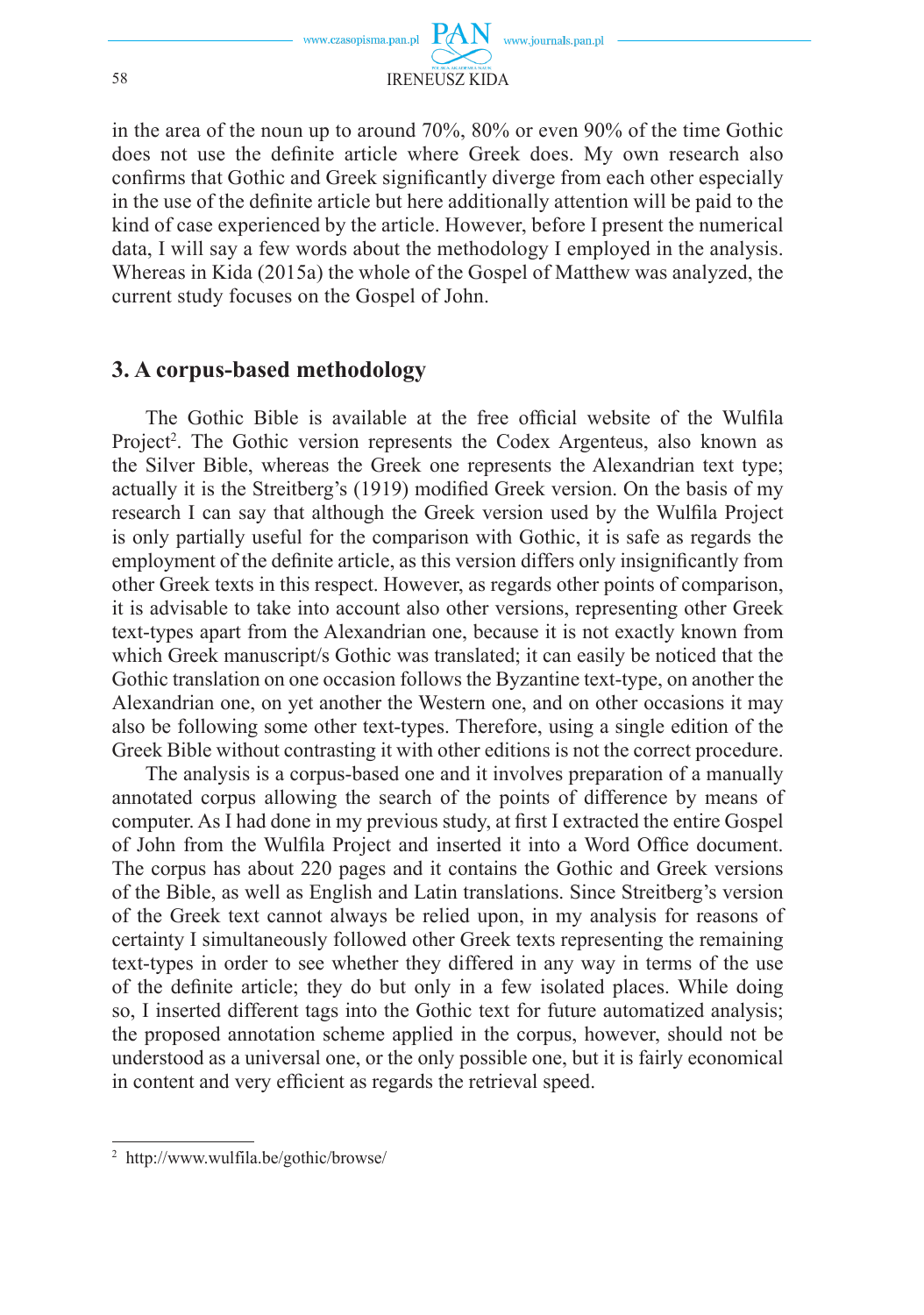## **4. Data analysis**

In the tables below I present all the tags that I employed in the annotation. They predict all the possibilities of occurrence but obviously, as can be noticed, not all of them are attested, which is marked as zero occurrences (0). The first column contains the different kinds of tags that were used, in the second column there are their descriptions, in the third column the numbers of the occurrences are provided, whereas in the fourth one the updated data obtained for the Gospel of Matthew in my previous study are presented for comparison.

Table 1 displays all the possible configurations in which the Gothic nominative case of the definite article is involved:

| <b>Tags</b> | Description of the tags                                                                                                           | <b>Occurrences</b> | <b>Matthew</b> |
|-------------|-----------------------------------------------------------------------------------------------------------------------------------|--------------------|----------------|
| $1n-$       | Gothic does not use a definite article in the<br>nominative case, whereas Greek uses a definite<br>article in the nominative case | 330                | 149 > 148      |
| $ln-g/$     | Gothic does not use a definite article in the<br>nominative case, whereas Greek uses a definite<br>article in the genitive case   | 1                  | 1              |
| $1n-d/$     | Gothic does not use a definite article in the<br>nominative case, whereas Greek uses a definite<br>article in the dative case     | $\Omega$           | $\theta$       |
| $1n-a/$     | Gothic does not use a definite article in the<br>nominative case, whereas Greek uses a definite<br>article in the accusative case | 2                  | $\theta$       |
| $2n+/-$     | Both Gothic and Greek use a definite article in the<br>nominative case                                                            | 168                | 71             |
| $2n+g/$     | Both Gothic and Greek use a definite article,<br>in the nominative case and in the genitive case<br>respectively                  | $\Omega$           | $\theta$       |
| $2n+d/$     | Both Gothic and Greek use a definite article, in the<br>nominative case and in the dative case respectively                       | $\Omega$           | $\theta$       |
| $2n+a/$     | Both Gothic and Greek use a definite article, in<br>the nominative case and in the accusative case<br>respectively                | $\overline{2}$     | 1              |

Table 1. Nominative  $(= N)$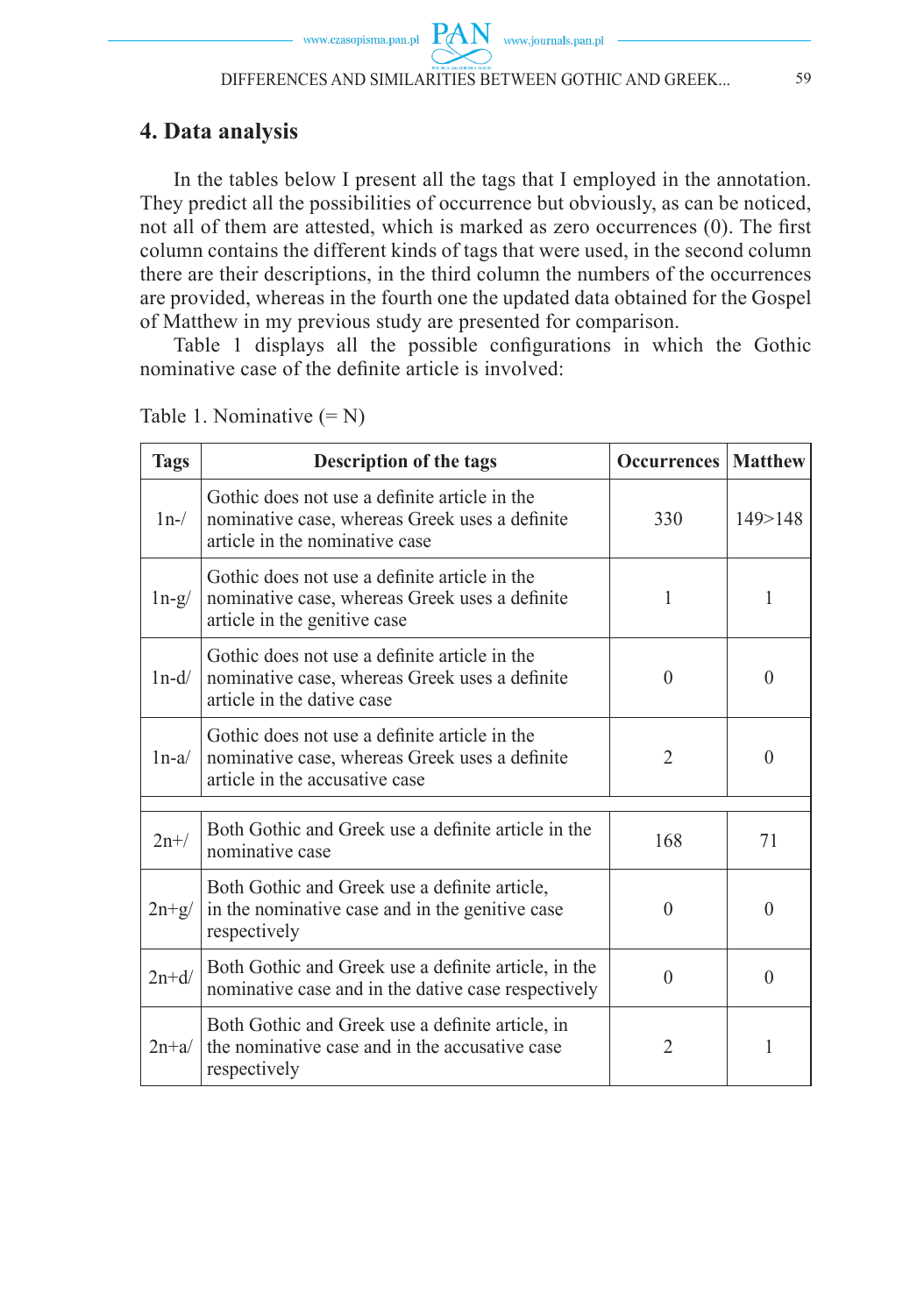

#### Table 1. continued

| <b>Tags</b> | Description of the tags                                                                                                           | <b>Occurrences   Matthew</b> |          |
|-------------|-----------------------------------------------------------------------------------------------------------------------------------|------------------------------|----------|
| $1n+/-$     | Gothic uses a definite article in the nominative<br>case, whereas Greek does not use a definite article<br>in the nominative case | 1                            | 1        |
| $ln+g/$     | Gothic uses a definite article in the nominative<br>case, whereas Greek does not use a definite article<br>in the genitive case   | $\Omega$                     | $\theta$ |
| $1n+d/$     | Gothic uses a definite article in the nominative<br>case, whereas Greek does not use a definite article<br>in the dative case     | $\Omega$                     | $\Omega$ |
| $1n+a/$     | Gothic uses a definite article in the nominative<br>case, whereas Greek does not use a definite article<br>in the accusative case | $\Omega$                     | $\Omega$ |
| $2n-$ /     | Neither Gothic nor Greek uses a definite article in<br>the nominative case                                                        | 182                          | 72 > 71  |
| $2n-g/$     | Neither Gothic nor Greek uses a definite article,<br>in the nominative case and in the genitive case<br>respectively              | $\Omega$                     | $\Omega$ |
| $2n-d/$     | Neither Gothic nor Greek uses a definite article,<br>in the nominative case and in the dative case<br>respectively                | $\Omega$                     | $\Omega$ |
| $2n-a/$     | Neither Gothic nor Greek uses a definite article,<br>in the nominative case and in the accusative case<br>respectively            | $\Omega$                     | $\Omega$ |

Going from top to bottom of the table it can be observed that in the corpus there are 330 places in which Gothic does not use the definite article in the nominative case and Greek does, 1 place in which Gothic does not use the definite article in the nominative case and Greek uses a definite article in the genitive case, 2 places in which Gothic does not use a definite article in the nominative case, whereas Greek uses a definite article in the accusative case, 168 places in which both Gothic and Greek use a definite article in the nominative case, 2 places in which both Gothic and Greek use a definite article, in the nominative case and in the accusative case respectively, 1 place in which Gothic uses a definite article in the nominative case, whereas Greek does not use a definite article in the nominative case, and 182 places in which neither Gothic nor Greek uses a definite article in the nominative case. The remaining types of occurrences predicted by the tags are unattested in my corpus.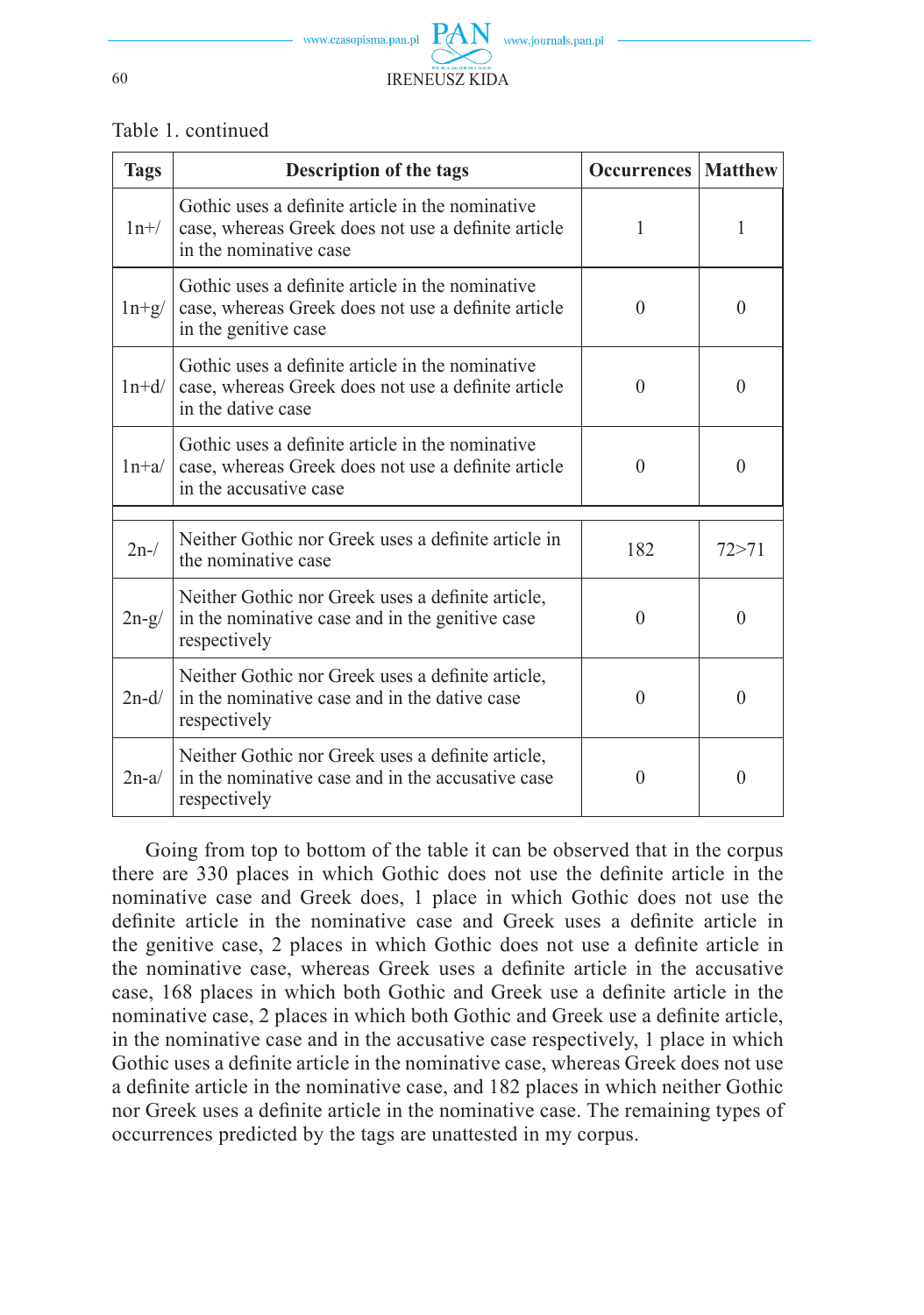

The next table presents all the possible occurrences concerning the genitive case of the Gothic definite article:

Table 2. Genitive  $(= G)$ 

| <b>Tags</b> | Description of the tags                                                                                                         | <b>Occurrences</b> | <b>Matthew</b> |
|-------------|---------------------------------------------------------------------------------------------------------------------------------|--------------------|----------------|
| $1g-$ /     | Gothic does not use a definite article in the<br>genitive case, whereas Greek uses a definite article<br>in the genitive case   | 80                 | 61             |
| $lg-n/$     | Gothic does not use a definite article in the<br>genitive case, whereas Greek uses a definite article<br>in the nominative case | $\Omega$           | $\theta$       |
| $1g-d/$     | Gothic does not use a definite article in the<br>genitive case, whereas Greek uses a definite article<br>in the dative case     | $\theta$           | $\theta$       |
| $1g-a/$     | Gothic does not use a definite article in the<br>genitive case, whereas Greek uses a definite article<br>in the accusative case | 5                  | $\theta$       |
| $2g+/-$     | Both Gothic and Greek use a definite article in the<br>genitive case                                                            | 46                 | 11             |
| $2g+n/$     | Both Gothic and Greek use a definite article,<br>in the genitive case and in the nominative case<br>respectively                | $\theta$           | $\theta$       |
| $2g+d/$     | Both Gothic and Greek use a definite article, in the<br>genitive case and in the dative case respectively                       | $\Omega$           | $\theta$       |
| $2g+a/$     | Both Gothic and Greek use a definite article,<br>in the genitive case and in the accusative case<br>respectively                | 3                  | $\theta$       |
| $lg+/-$     | Gothic uses a definite article in the genitive case,<br>whereas Greek does not use a definite article in the<br>genitive case   | $\boldsymbol{0}$   | $\theta$       |
| $lg+n/$     | Gothic uses a definite article in the genitive case,<br>whereas Greek does not use a definite article in the<br>nominative case | $\theta$           | $\theta$       |
| $1g+d/$     | Gothic uses a definite article in the genitive case,<br>whereas Greek does not use a definite article in the<br>dative case     | $\theta$           | $\left($       |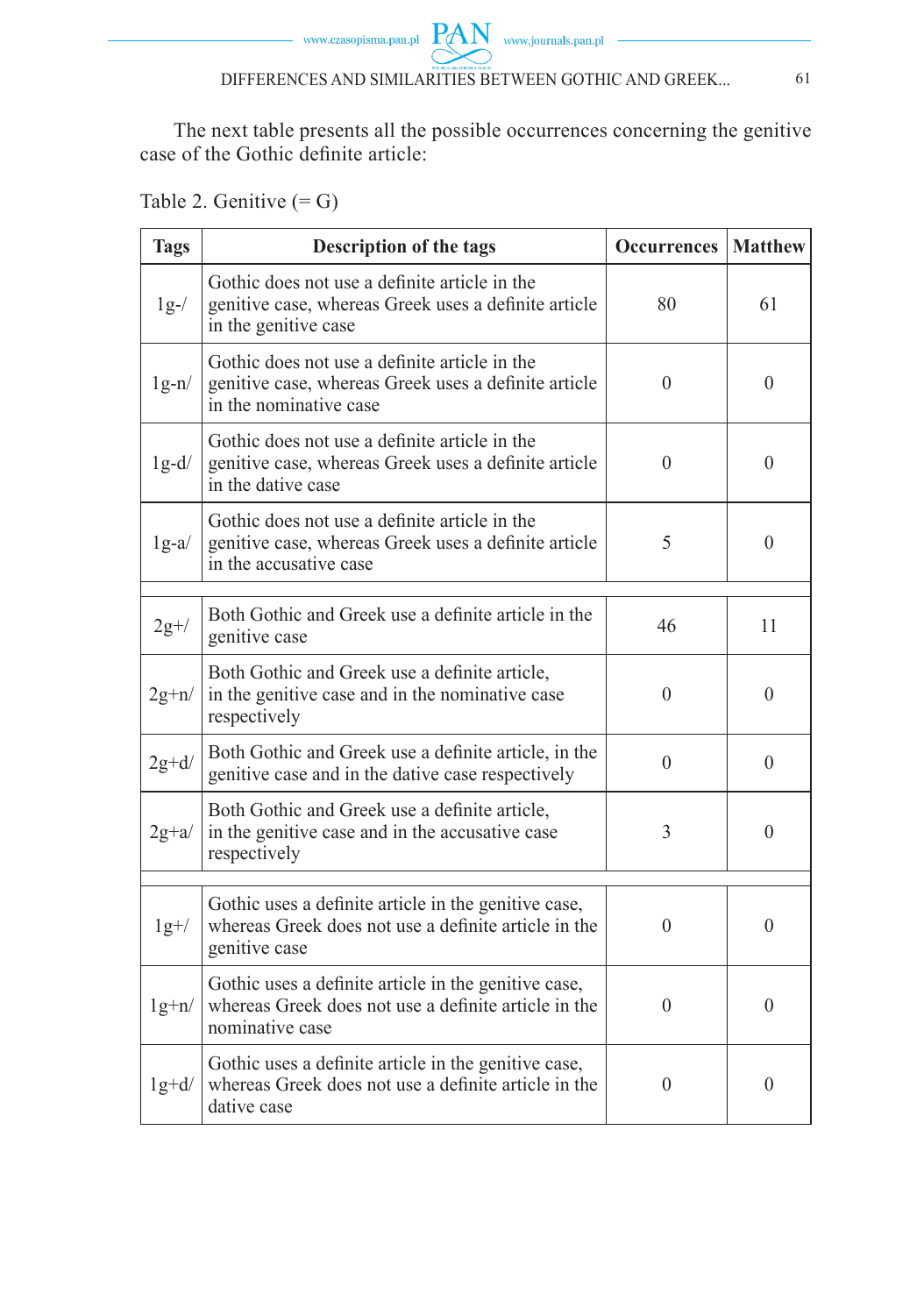

#### Table 2. continued

| <b>Tags</b> | Description of the tags                                                                                                         | <b>Occurrences</b> | <b>Matthew</b>   |
|-------------|---------------------------------------------------------------------------------------------------------------------------------|--------------------|------------------|
| $1g+a/$     | Gothic uses a definite article in the genitive case,<br>whereas Greek does not use a definite article in the<br>accusative case | $\theta$           |                  |
| $2g-$ /     | Neither Gothic nor Greek uses a definite article in<br>the genitive case                                                        | 40                 | 36               |
| $2g-n/$     | Neither Gothic nor Greek uses a definite article,<br>in the genitive case and in the nominative case<br>respectively            |                    | $\left( \right)$ |
| $2g-d/$     | Neither Gothic nor Greek uses a definite article,<br>in the genitive case and in the dative case<br>respectively                |                    | $\theta$         |
| $2g-a/$     | Neither Gothic nor Greek uses a definite article,<br>in the genitive case and in the accusative case<br>respectively            | 11                 | 0 > 7            |

From the table it follows that there are 80 places in which Gothic does not use a definite article in the genitive case, whereas Greek uses a definite article in the genitive case, 5 places in which Gothic does not use a definite article in the genitive case, whereas Greek uses a definite article in the accusative case, 46 places in which both Gothic and Greek use a definite article in the genitive case, 3 places in which both Gothic and Greek use a definite article, in the genitive case and in the accusative case respectively, 40 places in which neither Gothic nor Greek uses a definite article in the genitive case, 1 place in which neither Gothic nor Greek uses a definite article, in the genitive case and in the nominative case respectively, 1 place in which neither Gothic nor Greek uses a definite article, in the genitive case and in the dative case respectively, and 11 places in which neither Gothic nor Greek uses a definite article, in the genitive case and in the accusative case respectively. The remaining types of occurrences predicted by the tags are unattested in my corpus.

In the next table there are all the possible occurrences associated with the dative case of the Gothic definite article: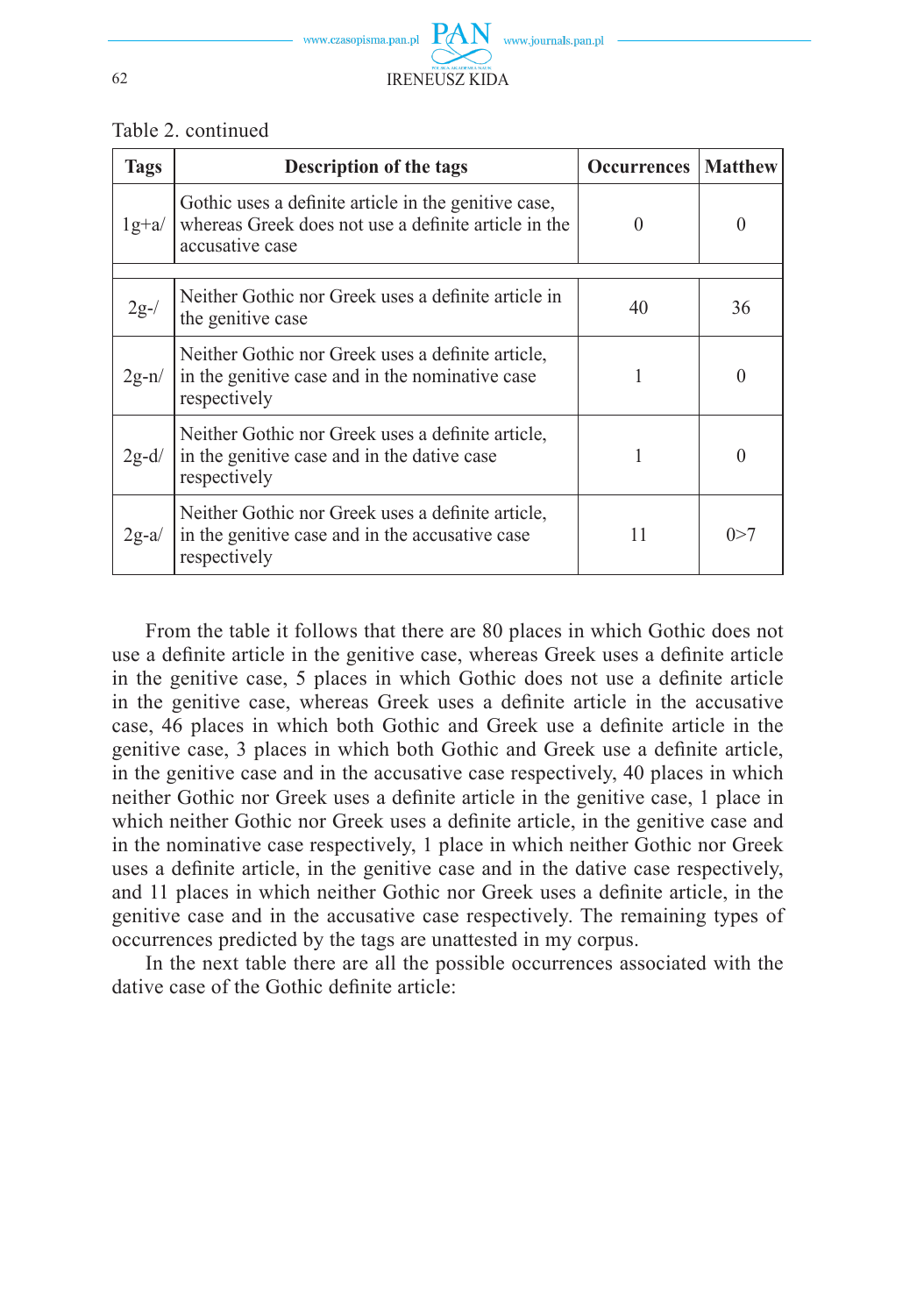# Table 3. Dative  $(= D)$

| <b>Tags</b> | Description of the tags                                                                                                           | <b>Occurrences</b> | <b>Matthew</b> |  |  |  |  |  |
|-------------|-----------------------------------------------------------------------------------------------------------------------------------|--------------------|----------------|--|--|--|--|--|
| $1d-$       | Gothic does not use a definite article in the dative<br>case, whereas Greek uses a definite article in the<br>dative case         | 99                 | 96             |  |  |  |  |  |
| $1d-g/$     | Gothic does not use a definite article in the dative<br>64<br>case, whereas Greek uses a definite article in the<br>genitive case |                    |                |  |  |  |  |  |
| $1d-n/$     | Gothic does not use a definite article in the dative<br>case, whereas Greek uses a definite article in the<br>nominative case     | $\Omega$           | $\theta$       |  |  |  |  |  |
| $1d-a/$     | Gothic does not use a definite article in the dative<br>case, whereas Greek uses a definite article in the<br>accusative case     | 34                 | 26             |  |  |  |  |  |
| $2d+/-$     | Both Gothic and Greek use a definite article in the<br>dative case                                                                | 26                 |                |  |  |  |  |  |
| $2d+g/$     | Both Gothic and Greek use a definite article, in the<br>dative case and in the genitive case respectively                         | 25                 | 12             |  |  |  |  |  |
| $2d+n/$     | Both Gothic and Greek use a definite article, in the<br>dative case and in the nominative case respectively                       | $\overline{0}$     | $\theta$       |  |  |  |  |  |
| $2d+a/$     | Both Gothic and Greek use a definite article, in the<br>dative case and in the accusative case respectively                       | 16                 | 3              |  |  |  |  |  |
| $1d+/-$     | Gothic uses a definite article in the dative case,<br>whereas Greek does not use a definite article in the<br>dative case         | $\theta$           | $\theta$       |  |  |  |  |  |
| $1d+g/$     | Gothic uses a definite article in the dative case,<br>whereas Greek does not use a definite article in the<br>genitive case       | $\theta$           | $\theta$       |  |  |  |  |  |
| $1d+n/$     | Gothic uses a definite article in the dative case,<br>whereas Greek does not use a definite article in the<br>nominative case     | $\theta$           | $\theta$       |  |  |  |  |  |
| $1d+a/$     | Gothic uses a definite article in the dative case,<br>whereas Greek does not use a definite article in the<br>accusative case     | $\theta$           | $\theta$       |  |  |  |  |  |
| $2d-$ /     | Neither Gothic nor Greek uses a definite article in<br>the dative case                                                            | 28                 | 34 > 33        |  |  |  |  |  |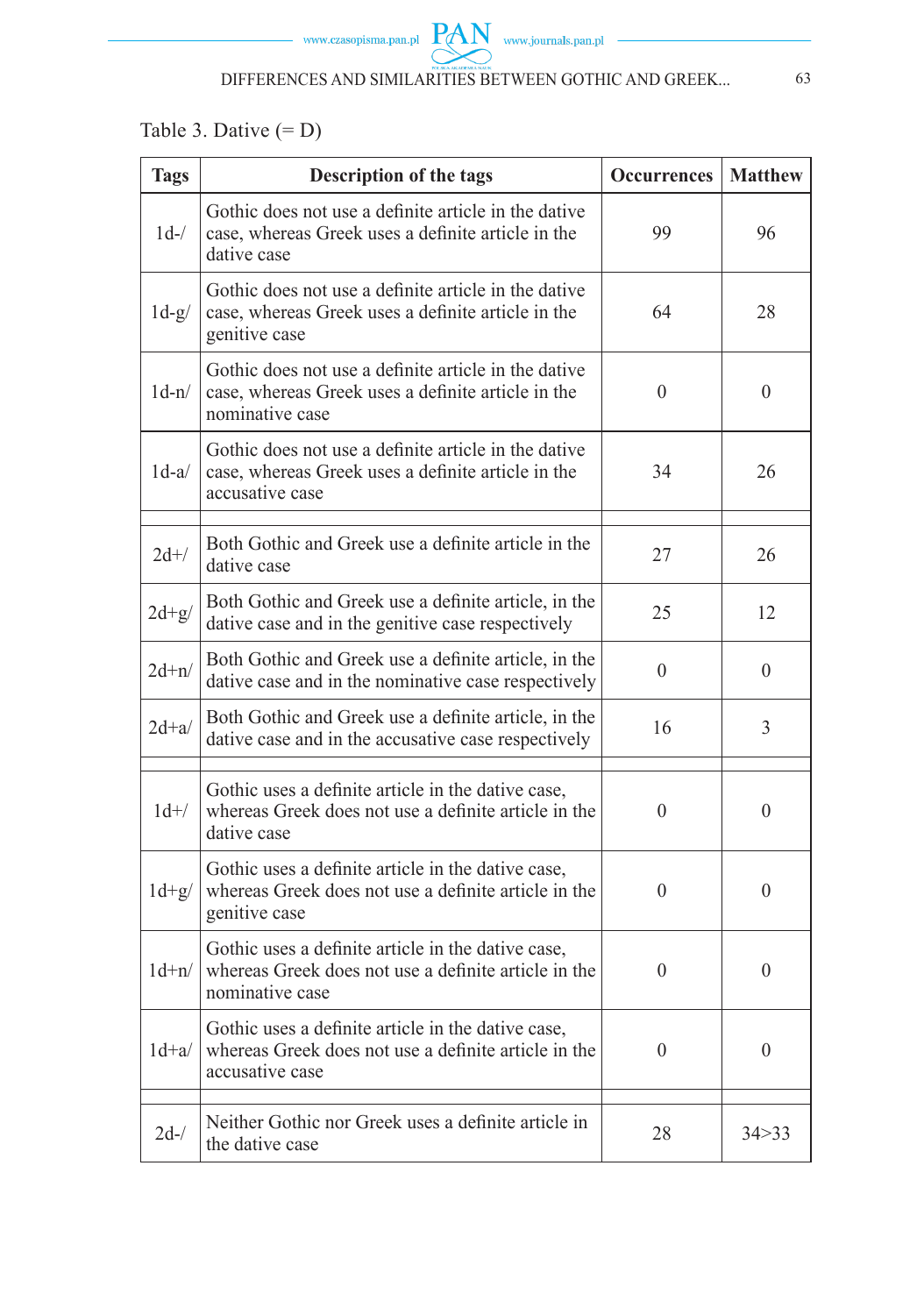

| Table 3. continued |
|--------------------|
|--------------------|

| <b>Tags</b> | <b>Description of the tags</b>                                                                                       | <b>Occurrences</b> | Matthew |
|-------------|----------------------------------------------------------------------------------------------------------------------|--------------------|---------|
| $2d-g/$     | Neither Gothic nor Greek uses a definite article,<br>in the dative case and in the genitive case respec-<br>tively   | 23                 | 0 > 20  |
| $2d-n/$     | Neither Gothic nor Greek uses a definite artic-<br>le, in the dative case and in the nominative case<br>respectively |                    |         |
| $2d-a/$     | Neither Gothic nor Greek uses a definite article, in<br>the dative case and in the accusative case respec-<br>tively | 17                 | () > 14 |

According to the analysis, there are 99 places in which Gothic does not use a definite article in the dative case, whereas Greek uses a definite article in the dative case, 64 places in which Gothic does not use a definite article in the dative case, whereas Greek uses a definite article in the genitive case, 34 places in which Gothic does not use a definite article in the dative case, whereas Greek uses a definite article in the accusative case, 27 places in which both Gothic and Greek use a definite article in the dative case, 25 places in which both Gothic and Greek use a definite article, in the dative case and in the genitive case respectively, 16 places in which both Gothic and Greek use a definite article, in the dative case and in the accusative case respectively, 28 places in which neither Gothic nor Greek uses a definite article in the dative case, 23 places in which neither Gothic nor Greek uses a definite article, in the dative case and in the genitive case respectively, 1 place in which neither Gothic nor Greek uses a definite article, in the dative case and in the nominative case respectively, and 17 places in which neither Gothic nor Greek uses a definite article, in the dative case and in the accusative case respectively. The remaining types of occurrences predicted by the tags are unattested in my corpus.

In the following table there are all the possible occurrences concerning the accusative case of the Gothic definite article:

| Tags    | Description of the tags                                                                                                             | <b>Occurrences</b> | Matthew |
|---------|-------------------------------------------------------------------------------------------------------------------------------------|--------------------|---------|
| $1a-$   | Gothic does not use a definite article in the accu-<br>sative case, whereas Greek uses a definite article<br>in the accusative case | 198                | 95      |
| $1a-g/$ | Gothic does not use a definite article in the accu-<br>sative case, whereas Greek uses a definite article<br>in the genitive case   | 20                 | 13 > 12 |

Table 4. Accusative  $(= A)$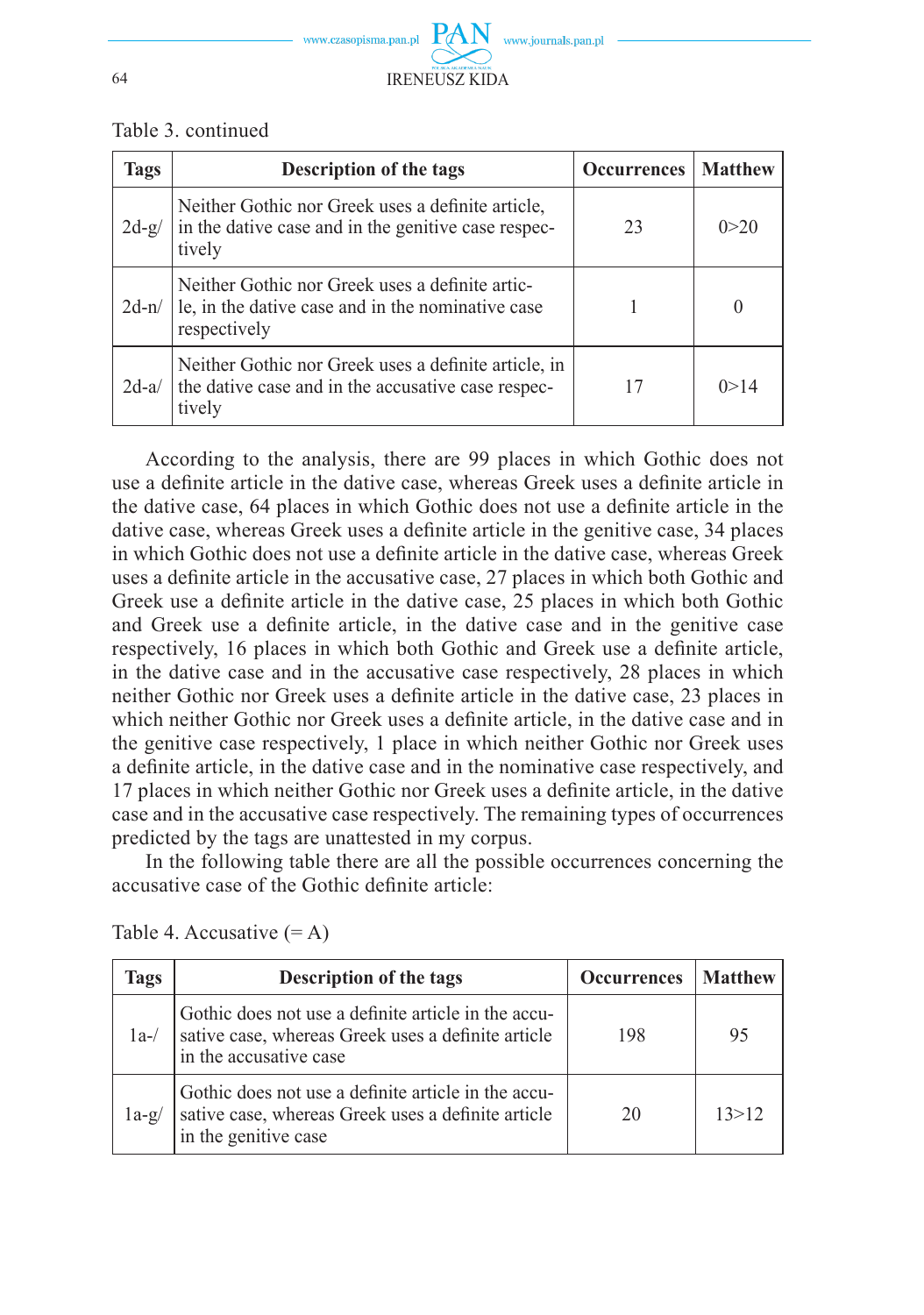| <b>Tags</b> | Description of the tags                                                                                                             | <b>Occurrences</b> | <b>Matthew</b>   |
|-------------|-------------------------------------------------------------------------------------------------------------------------------------|--------------------|------------------|
| $1a-d/$     | Gothic does not use a definite article in the accu-<br>sative case, whereas Greek uses a definite article<br>in the dative case     | 4                  | 3                |
| $1a-n/$     | Gothic does not use a definite article in the accu-<br>sative case, whereas Greek uses a definite article<br>in the nominative case | $\theta$           | $\theta$         |
| $2a+/-$     | Both Gothic and Greek use a definite article in<br>the accusative case                                                              | 80                 | 47               |
| $2a+g/$     | Both Gothic and Greek use a definite article,<br>in the accusative case and in the genitive case<br>respectively                    | 10                 | 5                |
| $2a+d/$     | Both Gothic and Greek use a definite article, in<br>the accusative case and in the dative case respec-<br>tively                    | $\Omega$           | 1                |
| $2a+n/$     | Both Gothic and Greek use a definite article, in<br>the accusative case and in the nominative case<br>respectively                  | 3                  | $\Omega$         |
| $1a+/-$     | Gothic uses a definite article in the accusative<br>case, whereas Greek does not use a definite artic-<br>le in the accusative case | $\theta$           | $\theta$         |
| $1a+g/$     | Gothic uses a definite article in the accusative<br>case, whereas Greek does not use a definite artic-<br>le in the genitive case   | $\Omega$           | $\boldsymbol{0}$ |
| $1a+d/$     | Gothic uses a definite article in the accusative<br>case, whereas Greek does not use a definite artic-<br>le in the dative case     | $\theta$           | $\theta$         |
| $1a+n/$     | Gothic uses a definite article in the accusative<br>case, whereas Greek does not use a definite artic-<br>le in the nominative case | $\theta$           | $\theta$         |
| $2a-1$      | Neither Gothic nor Greek uses a definite article in<br>the accusative case                                                          | 108                | 82               |
| $2a-g/$     | Neither Gothic nor Greek uses a definite article,<br>in the accusative case and in the genitive case<br>respectively                | 9                  | 0 > 8            |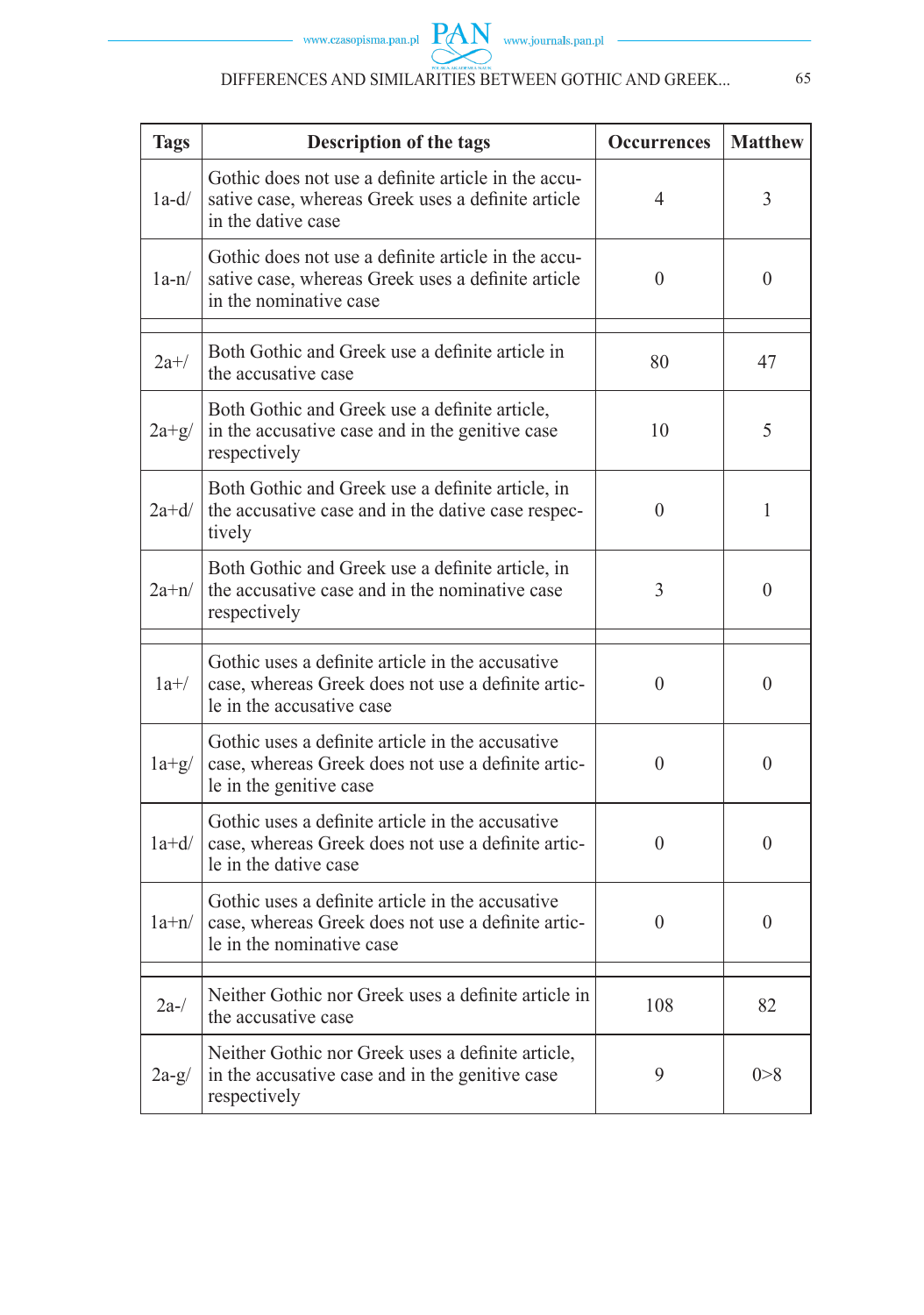

Table 4. continued

| lags    | <b>Description of the tags</b>                                                                                         | <b>Occurrences</b> | <b>Matthew</b> |
|---------|------------------------------------------------------------------------------------------------------------------------|--------------------|----------------|
| $2a-d/$ | Neither Gothic nor Greek uses a definite artic-<br>le, in the accusative case and in the dative case<br>respectively   |                    | 0>2            |
| $2a-n/$ | Neither Gothic nor Greek uses a definite article,<br>in the accusative case and in the nominative case<br>respectively |                    |                |

As can be seen in the table above, there are 198 places in which Gothic does not use a definite article in the accusative case, whereas Greek uses a definite article in the accusative case, 20 places in which Gothic does not use a definite article in the accusative case, whereas Greek uses a definite article in the genitive case. 4 places in which Gothic does not use a definite article in the accusative case, whereas Greek uses a definite article in the dative case, 80 places in which both Gothic and Greek use a definite article in the accusative case, 10 places in which both Gothic and Greek use a definite article, in the accusative case and in the genitive case respectively, 3 places in which both Gothic and Greek use a definite article, in the accusative case and in the nominative case respectively, 108 places in which neither Gothic nor Greek uses a definite article in the accusative case, 9 places in which neither Gothic nor Greek uses a definite article, in the accusative case and in the genitive case respectively, 1 place in which neither Gothic nor Greek uses a definite article, in the accusative case and in the dative case respectively, and finally 1 place in which neither Gothic nor Greek uses a definite article, in the accusative case and in the nominative case respectively. The remaining types of occurrences predicted by the tags are unattested in my corpus.

## **5. Conclusions**

If we look at the data from a different perspective, we will see the following interesting tendencies. In the table below I gathered all the data obtained for the behavior of Gothic in the Gospel of John with respect to the definite article in all cases.

Most importantly, according to the data obtained, out of the total of 1641 places Gothic does not use the definite article 837 times where Greek does, which amounts to 51.00%. Within the 837 places the nominative case omits the article most frequently  $-$  333 times (39.78%), in the second place is the accusative case  $-222$  times (26.52%), the third place is occupied by the dative case  $-197$  times (23.53%), and the genitive case occupies the fourth position – 85 times (10.15%). Judging by the general tendency of the Gothic translator to omit the definite article, we can probably assume that in many places the definite article might have been used where it would not have been in natural spoken Gothic.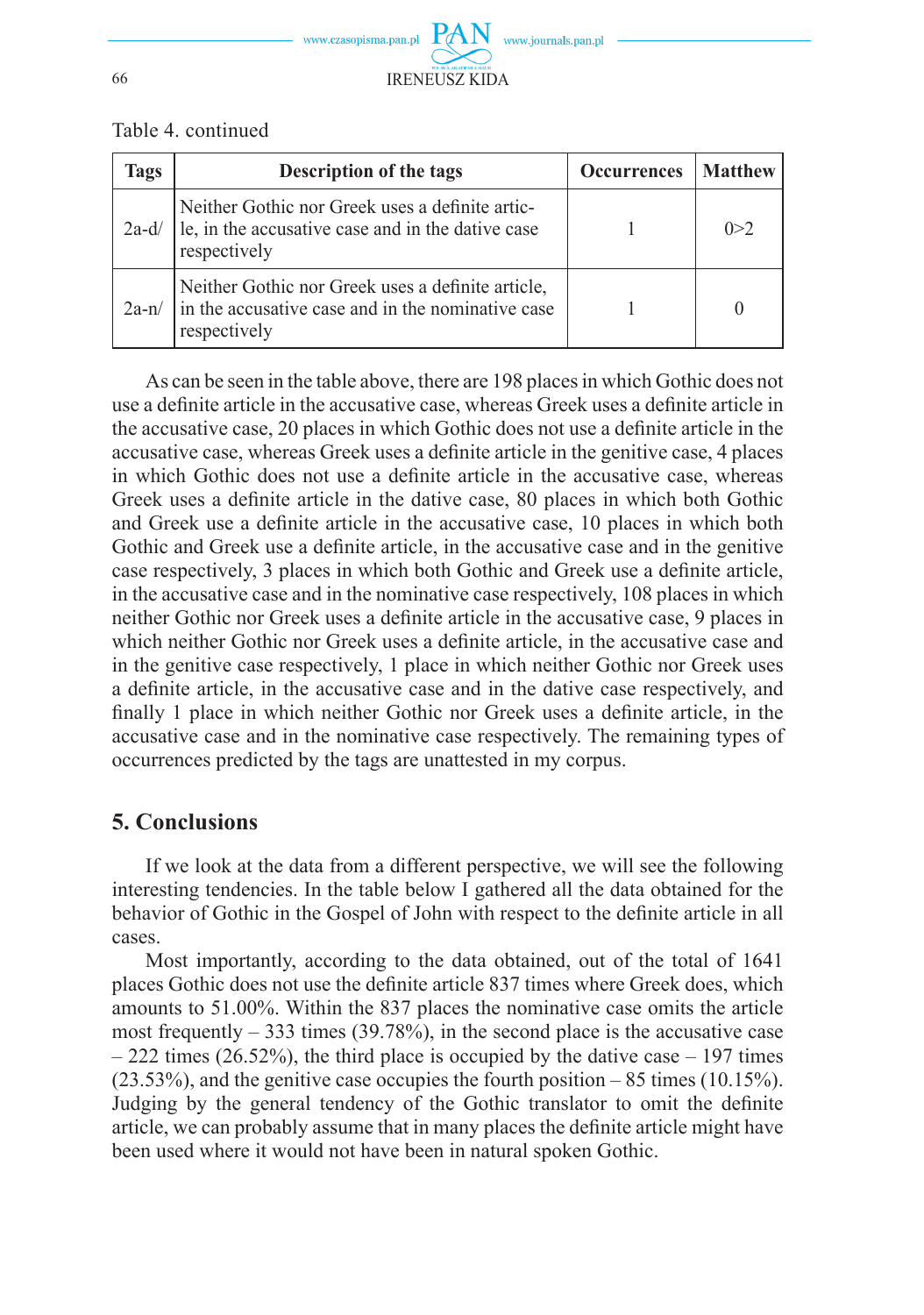

|               | N                |         | G                |         | D                |         | $\mathbf{A}$     | <b>Total:</b> |        |
|---------------|------------------|---------|------------------|---------|------------------|---------|------------------|---------------|--------|
|               | 330              |         | 80               | $1d-$   | 99               |         | 198              | 707           |        |
| $1n-$         |                  | $1g-$ / |                  |         |                  | $1a-$   |                  |               |        |
| $ln-g/$       | $\mathbf{1}$     | $lg-n/$ | $\boldsymbol{0}$ | $1d-g/$ | 64               | $1a-g/$ | 20               | 85            |        |
| $1n-d/$       | $\overline{0}$   | $1g-d/$ | $\boldsymbol{0}$ | $1d-n/$ | $\theta$         | $1a-d/$ | $\overline{4}$   | 4             |        |
| $1n-a/$       | $\overline{2}$   | $1g-a/$ | 5                | $1d-a/$ | 34               | $1a-n/$ | $\mathbf{0}$     | 41            |        |
|               | 333              |         | 85               |         | 197              |         | 222              | 837           | 51.00% |
|               | 39.78%           |         | 10.15%           |         | 23.53%           |         | 26.52%           | 100%          |        |
|               | N                |         | G                |         | $\mathbf{D}$     |         | $\mathbf{A}$     | <b>Total:</b> |        |
| $1n+$ /       | $\mathbf{1}$     | $1g+/-$ | $\boldsymbol{0}$ | $1d+$ / | $\theta$         | $1a+$ / | $\boldsymbol{0}$ | 1             |        |
| $ln+g/$       | $\overline{0}$   | $lg+n/$ | $\boldsymbol{0}$ | $1d+g/$ | $\mathbf{0}$     | $1a+g/$ | $\mathbf{0}$     | $\bf{0}$      |        |
| $1n+d/$       | $\overline{0}$   | $1g+d/$ | $\boldsymbol{0}$ | $1d+n/$ | $\boldsymbol{0}$ | $1a+d/$ | $\boldsymbol{0}$ | $\bf{0}$      |        |
| $1n+a/$       | $\mathbf{0}$     | $lg+a/$ | $\boldsymbol{0}$ | $1d+a/$ | $\boldsymbol{0}$ | $1a+n/$ | $\boldsymbol{0}$ | $\bf{0}$      |        |
|               | $\mathbf{1}$     |         | $\bf{0}$         |         | $\bf{0}$         |         | $\bf{0}$         | $\mathbf{1}$  | 0.06%  |
|               | 100%             |         | $0\%$            |         | $0\%$            |         | $0\%$            | 100%          |        |
|               | N                |         | G                |         | D                |         | $\mathbf{A}$     | <b>Total:</b> |        |
| $2n-$ /       | 182              | $2g-$ / | 40               | $2d-$ / | 28               | $2a-$ / | 108              | 358           |        |
| $2n-g/$       | $\boldsymbol{0}$ | $2g-n/$ | $\,1$            | $2d-g/$ | 23               | $2a-g/$ | 9                | 33            |        |
| $2n-d/$       | $\overline{0}$   | $2g-d/$ | $\mathbf{1}$     | $2d-n/$ | $\mathbf{1}$     | $2a-d/$ | $\,1$            | $\mathbf{3}$  |        |
| $2n-a/$       | $\boldsymbol{0}$ | $2g-a/$ | 11               | $2d-a/$ | 17               | $2a-n/$ | $\mathbf{1}$     | 29            |        |
|               | 182              |         | 53               |         | 69               |         | 119              | 423           | 25.77% |
|               | 43.02%           |         | 12.52%           |         | 16.31%           |         | 28.13%           | 100%          |        |
|               | $\mathbf N$      |         | G                |         | $\mathbf{D}$     |         | $\mathbf{A}$     | <b>Total:</b> |        |
| $2n+$ /       | 168              | $2g+/-$ | 46               | $2d+$ / | 27               | $2a+$ / | 80               | 321           |        |
| $2n+g/$       | $\boldsymbol{0}$ | $2g+n/$ | $\boldsymbol{0}$ | $2d+g/$ | 25               | $2a+g/$ | 10               | 35            |        |
| $2n+d/$       | $\boldsymbol{0}$ | $2g+d/$ | $\boldsymbol{0}$ | $2d+n/$ | $\overline{0}$   | $2a+d/$ | $\theta$         | $\bf{0}$      |        |
| $2n+a/$       | $\overline{c}$   | $2g+a/$ | 3                | $2d+a/$ | 16               | $2a+n/$ | 3                | 24            |        |
|               | 170              |         | 49               |         | 68               |         | 93               | 380           | 23.15% |
|               | 44.73%           |         | 12.89%           |         | 17.89%           |         | 24.47%           | 100%          |        |
|               | N                |         | G                |         | D                |         | $\mathbf{A}$     |               |        |
| <b>Total:</b> | 686              |         | 187              |         | 334              |         | 434              | 1641          | 100%   |
|               | 41.80%           |         | 11.39%           |         | 20.35%           |         | 26.44%           | 100%          |        |

Table 5. Nominative  $(= N)$ , Genitive  $(= G)$ , Dative  $(= D)$ , Accusative  $(= A)$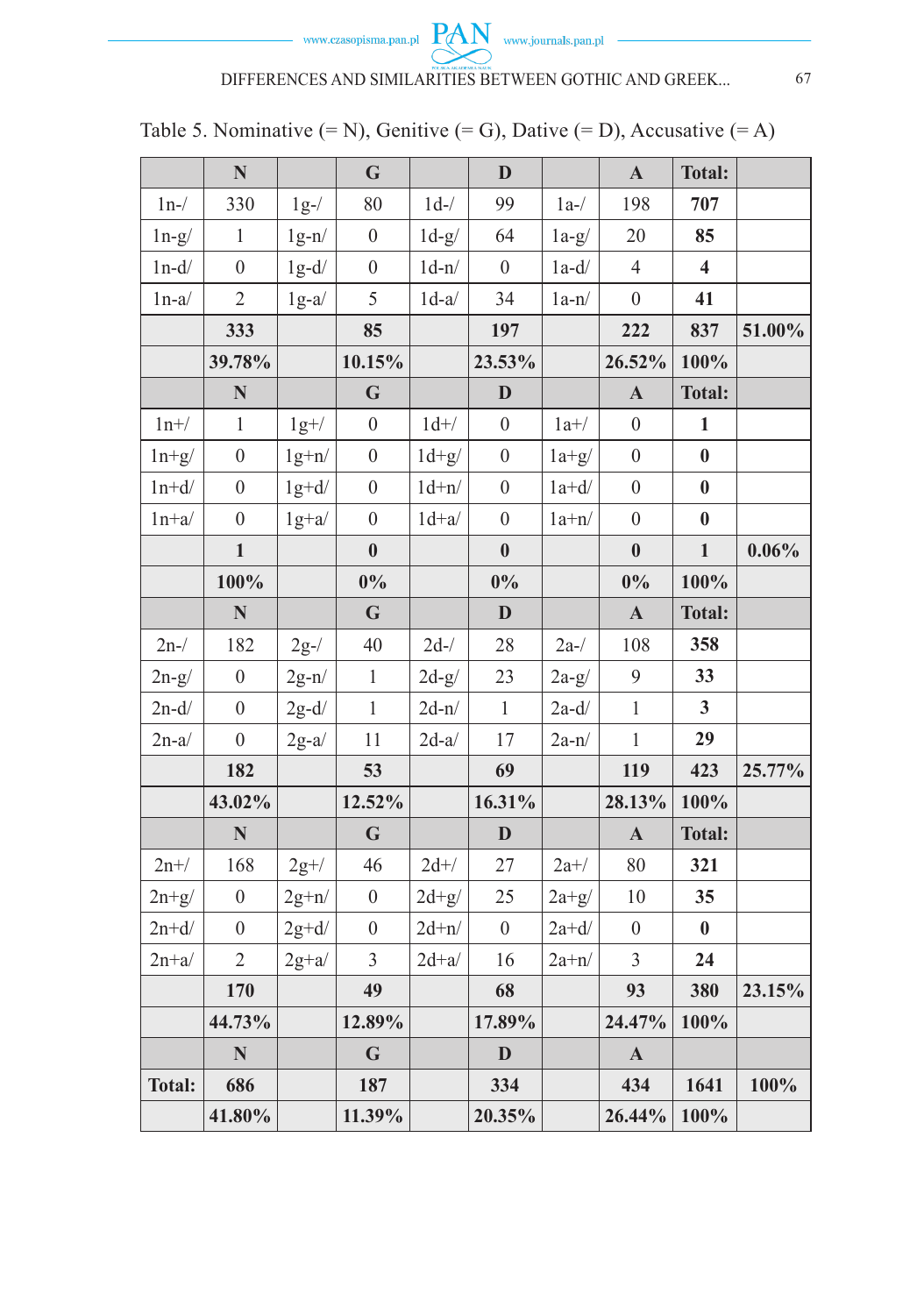

As far as the opposite tendency is concerned, Gothic uses the definite article only 1 time where Greek does not. This amounts to an insignificant  $0.06\%$ . Here is the attested instance:

John 7:39 Gothic: … *ahma* 1n+/*sa weiha* … Greek: … *πνεῦμα …* 'the Holy Ghost'

In this place Gothic uses the definite article *sa* with the adjective *weiha* 'holy', whereas none of the compared Greek manuscripts uses the definite article here. The various manuscripts use either *πνεῦμα* 'Spirit' or *πνεῦμα ἅγιον* 'Holy Spitit'; in the Wulfila Project we also see πνεῦμα, whereas in the Latin Vulgate similarly there is *Spiritus*. A possible explanation for this occurrence is that the Gothic translator preferred to stick to the version appearing elsewhere for example in John 14:26, which reads *τὸ πνεῦμα τὸ ἅγιον* lit. 'the Spirit the Holy', though he somehow disregards the first definite article. Another possibility is that some other Greek source manuscript was used, which could have contained the version *πνεῦμα τὸ ἅγιον*.

In the remaining instances Gothic faithfully reflects Greek, as it consistently either uses or skips the definite article in places where Greek does. However, as can be seen, in numerous places the cases of the articles differ in the two languages, or potentially differ when the definite articles are not used. It is basically due to the fact that some Gothic prepositions and verbs require different cases in the following nouns than the corresponding Greek prepositions and verbs do. This practice is quite logical, as otherwise the internal grammar rules of Gothic would have seriously been violated and the translation would sound very awkward, if not unintelligible. Therefore the use, or potential use, of different cases in certain definite articles is the result of the specificity of each language. Thus I found 59 places in which Gothic and Greek use different article cases, 130 instances in which Gothic does not use a definite article where Greek does but potentially would use a different case than Greek, and 65 places in which neither Gothic nor Greek uses the definite article but in which potentially the cases of the articles in the two languages would differ if they were used. Altogether there are 254 (15.47% of all the occurrences, i.e. 1641) in which Gothic uses, or potentially would use, a different article case than Greek. Out of these, 5 such places (i.e. 1.96% of the total of 254) are about the Gothic nominative case (N), 21 (i.e. 8.26%) the genitive case, 180 (i.e. 70.86%) the dative case and 48 (i.e. 18.89%) concern the accusative case. Below I provide a few random examples of this problem for illustration:

John 15:21 Gothic: … *in* 1g-a/*namins meinis*… Greek: … *διὰ τὸ ὄνομά μου* … '… for my name's sake …'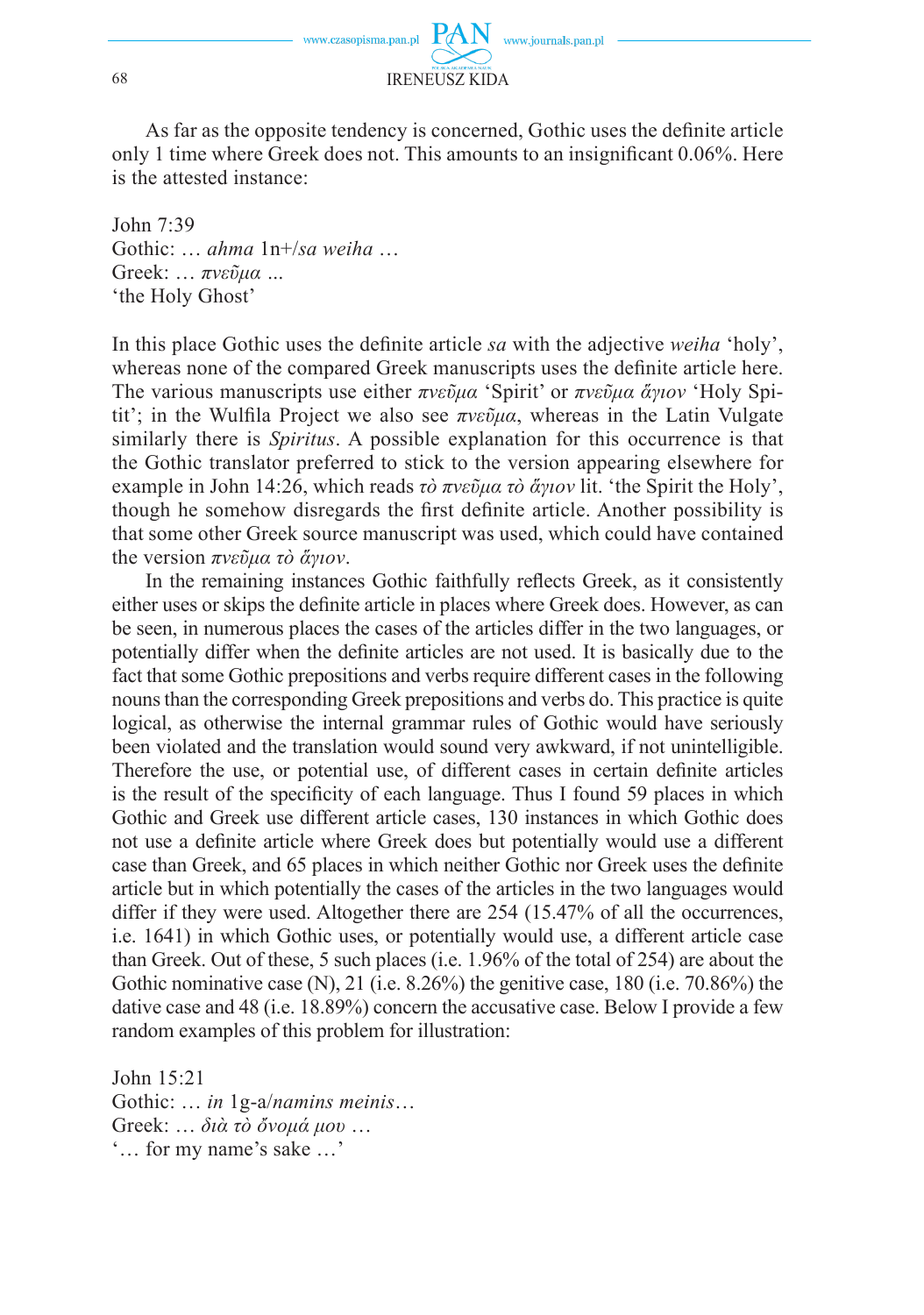Here Gothic does not use a definite article in the genitive case, whereas Greek uses a definite article in the accusative case, which is indicated by the tag  $1g-a$ accordingly.

John 10:18 Gothic: … *at* 1d-g/*attin meinamma*. Greek: … *παρὰ τοῦ πατρός μου*. '… of my Father'.

Here Gothic does not use a definite article in the dative case, whereas Greek uses a definite article in the genitive case, which is indicated by the tag  $1d-g$ accordingly.

John  $15.3$ Gothic: … *in* 2g+a/*þis waurdis* … Greek: … *διὰ τὸν λόγον* … '… through the word …'

Here both Gothic and Greek use a definite article, in the genitive case and in the accusative case respectively, which is indicated by the tag 2g+a/ accordingly.

John 17:24 Gothic: … *faur* 2a-g/*gaskaft* 2g-/*fairhvaus*. Greek: … *πρὸ καταβολῆς κόσμου*. '… before the foundation of the world'.

Here neither Gothic nor Greek uses a definite article, in the accusative case and in the genitive case respectively, which is indicated by the tag 2a-g/ accordingly.

### **6. Future research plans**

In the nearest future at least four more studies of mine can be expected, on which I am currently working. Two of them will separately include the two remaining gospels, namely Luke and Mark, the third one will concentrate on the translation inconsistencies and problematic areas between Gothic and Greek, and the fourth one will focus on the differences between Greek text types themselves where emphasis will be placed on the definite article. In further future also the remaining Gothic texts will be taken into account: Pauline Epistles and the minor fragments, i.e. Nehemiah, Skeireins, Signatures and the Calendar. For the time being, I am working on manual annotation of the Gospel of Luke. Soon the data will be gathered, described and presented, and possibly compared with the previous two studies concerning the Gospel of Matthew and John. At the ultimate stage of my research all the data obtained for the individual Gothic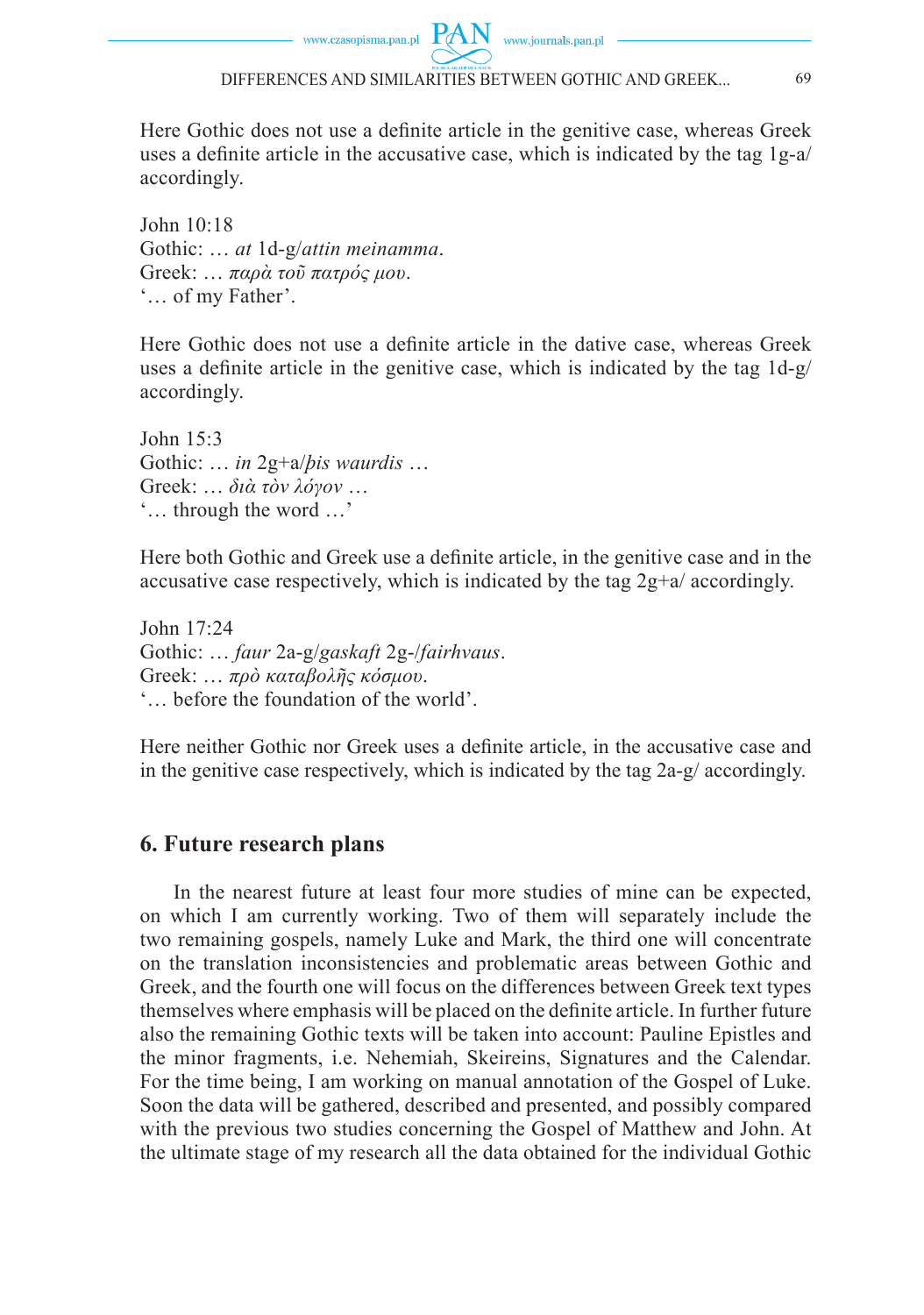

texts will be compared with one another, as well as with the ones obtained by Kovari (1984), and possibly with other related studies, and further conclusions will be drawn.

### **References**

- Axel, K. 2007. *Studies in Old High German syntax.* Amsterdam: John Benjamins.
- Bean, M. 1983. *The development of word order patterns in Old English*. Totowa, New Jersey: Barnes & Noble Books.
- Eythórsson, Th. 1995. *Verbal syntax in the early Germanic languages.* Available at: http://www.academia.edu/1836851/Verbal\_Syntax\_in\_the\_Early\_Germanic\_ Languages
- Falluomini, C. 2013. The Gothic version of the New Testament. In B.D. Ehrman and M.W. Holmes (eds.), *The text of the New Testament in contemporary research. Essays on the status quaestionis*, 329-350. Leiden: Brill.
- Fourquet, J. 1938. *L'ordre des éléments de la phrase en germanique ancien. Études de syntaxe de position*. Strasbourg: Les Belles Lettres.
- Kida, I. 2009. Syntactic differences between Gothic and Greek in Wulfila's translation of the Bible. In H. Fontański, R. Molencki and O. Wolińska (eds.), *W kręgu teorii. Studia językoznawcze dedykowane Profesorowi Kazimierzowi Polańskiemu*, 117-124. Katowice: Wydawnictwo Uniwersytetu Śląskiego.
- Kida, I. 2014a. Gothic analytic structures in place of Greek synthetic ones. *Slavia Centralis* 102: 329-343.
- Kida, I. 2014b. Greek *New Testament* text types and earliest translations. *Studia Methodologica* 36: 5-9.
- Kida, I. 2015a. Differences between Gothic and Greek in terms of the definite article the case of the Gospel of Matthew. In E. Bogdanowska-Jakubowska (ed.), *Inność/ Różnorodność w języku, interakcji i kulturze*, 29-42. Katowice: Wydawnictwo Uniwersytetu Śląskiego.
- Kida, I. 2015b. A history of the Greek New Testament from the beginnings to the invention of printing. *Linguistica Silesiana* 36: 57-66.
- Kovari, G. 1984. *Studien zum germanischen Artikel. Entstehung und Verwendung des Artikels im Gotischen*. Wien: Peter Lang.
- Koester, H. 2002. *History and literature of early Christianity*. Volume 2. Berlin: Walter de Gruyter & Co.
- McKnight, G. 1897. The primitive Teutonic order of words. *Journal of English and Germanic Philology* 1: 136-219.
- Metzenger, B.M. 1971. *A Textual commentary on the New Testament: a companion volume to the united Bible societies' Greek New Testament*, 17-21. London & New York: United Bible Societies.
- Rampazzo, D. 2013. *The development of the definite article in Old High German and Old French: a comparative analysis*. Doctoral dissertation, available at: http://